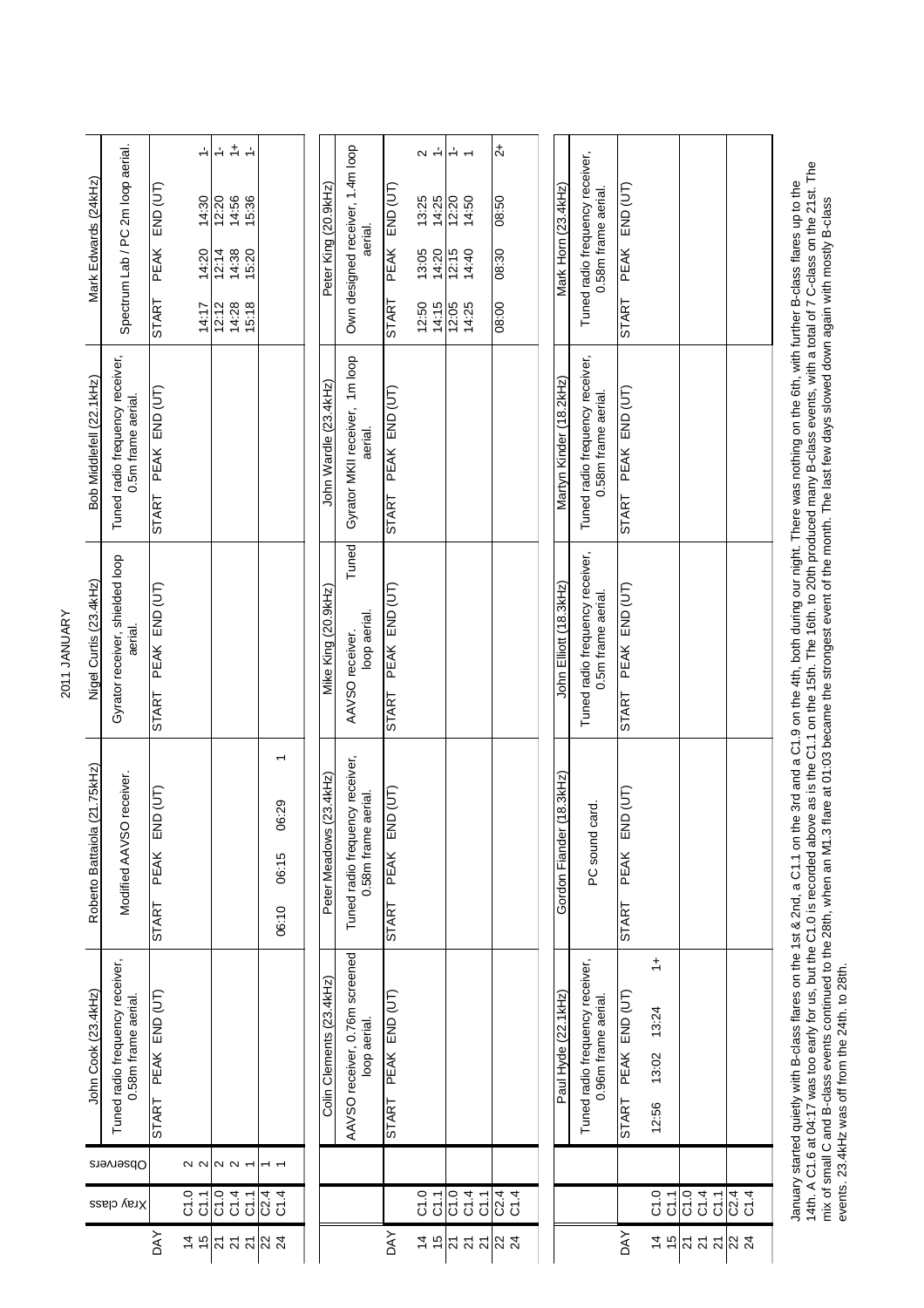

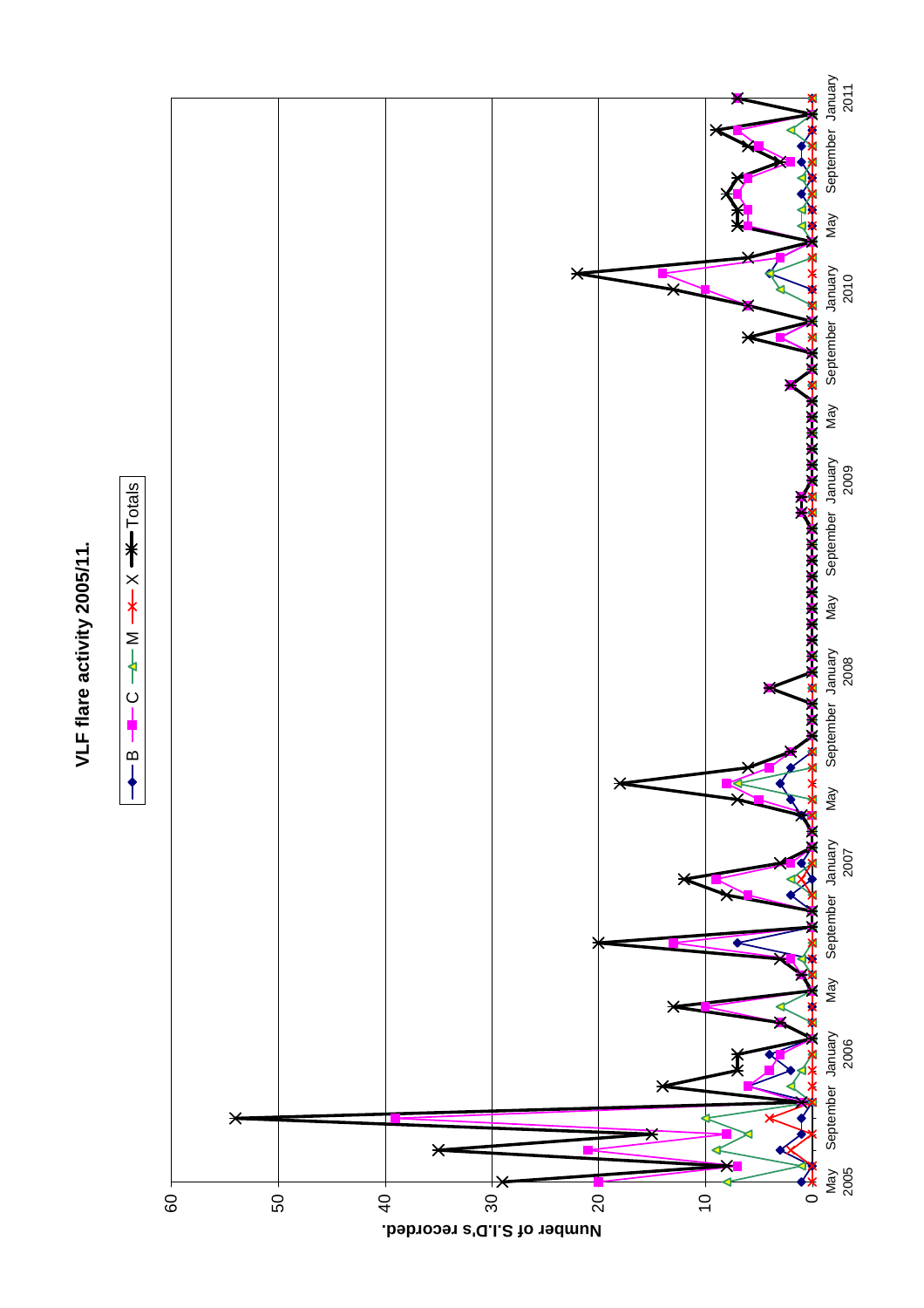## Magnetic data 2010/11.

The Radio Group committee have asked me to start including magnetic data along with the SIDs in the monthly summary. I have been using a magnetometer for many years, recording results in the form of a Bartel diagram. I have modified the format to include the SIDs that we record for comparison, starting in 2010.

Magnetic measurements are usually made using the K-index. This requires calibration with other observers, something that I have been unable to do. Apart from the solar disturbances that we are interested in, I suffer disturbance from local road traffic as well as metal objects moving around the house. The British Geological Survey magnetic station at Eskdalemuir is buried in a hillside to avoid these problems, an option not available to us. I therefore simply grade conditions as 'quiet', 'disturbed', or 'active'. Quiet covers the normal diurnal variation, while disturbed covers periods when there is some disturbance to this pattern that is clearly not from local interference (shown in green on the chart). Active periods are those where the disturbance is far more rapid or energetic (shown in red). These categories are based on experience of the magnetometer and its local environment over a period of time.

The disturbance that any one observer records will depend on their geomagnetic latitude, as well as longitude, and so we will all see something slightly different. Using American observatories for the K-index can also cause problems due to the longitude difference from Europe. The start of a magnetic event can hit the Earth at any longitude, and thus be recorded with differing magnitudes in different places.

In recording this information, the intention is to identify those magnetic events that relate to flares that we have recorded as SIDs. Accurate timing can allow the solar wind speed to be determined. Anyone who is already making magnetic measurements would be most welcome to include them along with the SID timings, and I will try to incorporate all of the data into the chart. I would also welcome any ideas for better ways of displaying the data, and other general comments or queries.

Please remember that the Aurora section may also be interested in your observations.